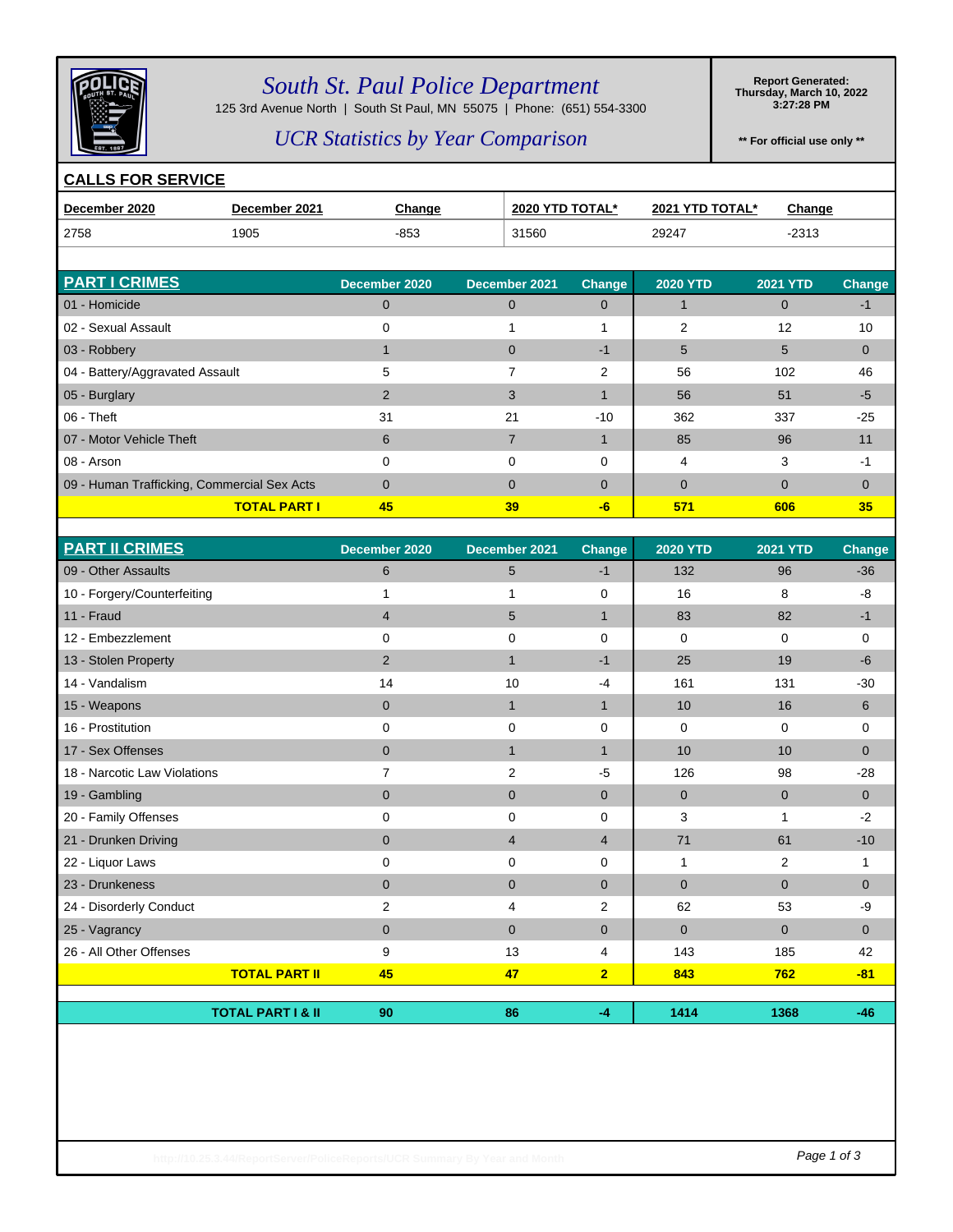

# *South St. Paul Police Department*

125 3rd Avenue North | South St Paul, MN 55075 | Phone: (651) 554-3300

**Report Generated: Thursday, March 10, 2022 3:27:28 PM**

### *UCR Statistics by Year Comparison*

**\*\* For official use only \*\***

#### **BOOKING ARRESTS**

| <b>Arrest Type</b>   | December 2020 | December 2021 | Change | <b>2020 YTD</b> | 2021 YTD | Change |
|----------------------|---------------|---------------|--------|-----------------|----------|--------|
| Adults               | 34            | 35            |        | 662             | 587      | -75    |
| Juveniles            |               |               | -5     | 78              | 117      | 39     |
| <b>Arrest Totals</b> | 43            | 39            | $-4$   | 740             | 704      | -36    |

#### **ACCIDENTS**

| <b>CFS Description</b>                 | December 2020 | December 2021  | Change         | 2020 YTD       | 2021 YTD       | Change   |
|----------------------------------------|---------------|----------------|----------------|----------------|----------------|----------|
| Motorcycle injury - with helmet        | 0             | $\mathbf{0}$   | $\Omega$       |                | $\Omega$       | -1       |
| Personal Injury Accident               | 2             | 2              | $\Omega$       | 24             | 19             | $-5$     |
| Personal Injury Accident Hit & Run     |               | $\mathbf 0$    | $-1$           | $\overline{2}$ | $\Omega$       | $-2$     |
| Personal Injury MV Acc with Animal     | 0             | $\Omega$       | $\Omega$       | $\Omega$       |                |          |
| Personal Injury MV BICYCLE             | 0             | $\mathbf{0}$   | $\Omega$       | 3              | $\overline{2}$ | -1       |
| Personal Injury MV MOTORCYCLE Accident | 0             | $\Omega$       | 0              | 3              |                | $-2$     |
| Personal Injury MV PEDESTRIAN          | 0             | $\mathbf{0}$   | $\Omega$       | 1              |                | $\Omega$ |
| <b>Property Damage Accident</b>        | 16            | 16             | 0              | 148            | 124            | $-24$    |
| Property Damage Accident Hit & Run     | 5             | 5              | $\mathbf{0}$   | 64             | 59             | -5       |
| Property Damage MV Acc with Animal     | 0             | $\Omega$       | $\Omega$       | $\Omega$       |                |          |
| Property Damage MV ACC WITH SQUAD      | 0             | $\Omega$       | $\Omega$       | 3              | 3              | $\Omega$ |
| Property Damage MV BICYCLE             | 0             | 0              | 0              |                |                | 0        |
| Property Damage MV PEDESTRIAN          | $\Omega$      | $\overline{0}$ | $\Omega$       | 0              |                |          |
| Property Damage OTHER                  | 0             | 2              | $\overline{2}$ | 3              | 8              | 5        |
| <b>Accident Totals</b>                 | 24            | 25             |                | 253            | 221            | -32      |

#### **ANIMAL INCIDENTS**

| <b>CFS Description</b>        | December 2020 | December 2021 | Change | <b>2020 YTD</b> | <b>2021 YTD</b> | Change |
|-------------------------------|---------------|---------------|--------|-----------------|-----------------|--------|
| ANIMAL CALL                   |               | 39            |        | 587             | -687            | 100    |
| <b>Animal Incident Totals</b> |               | 39            |        | 587             | 687             | 100    |